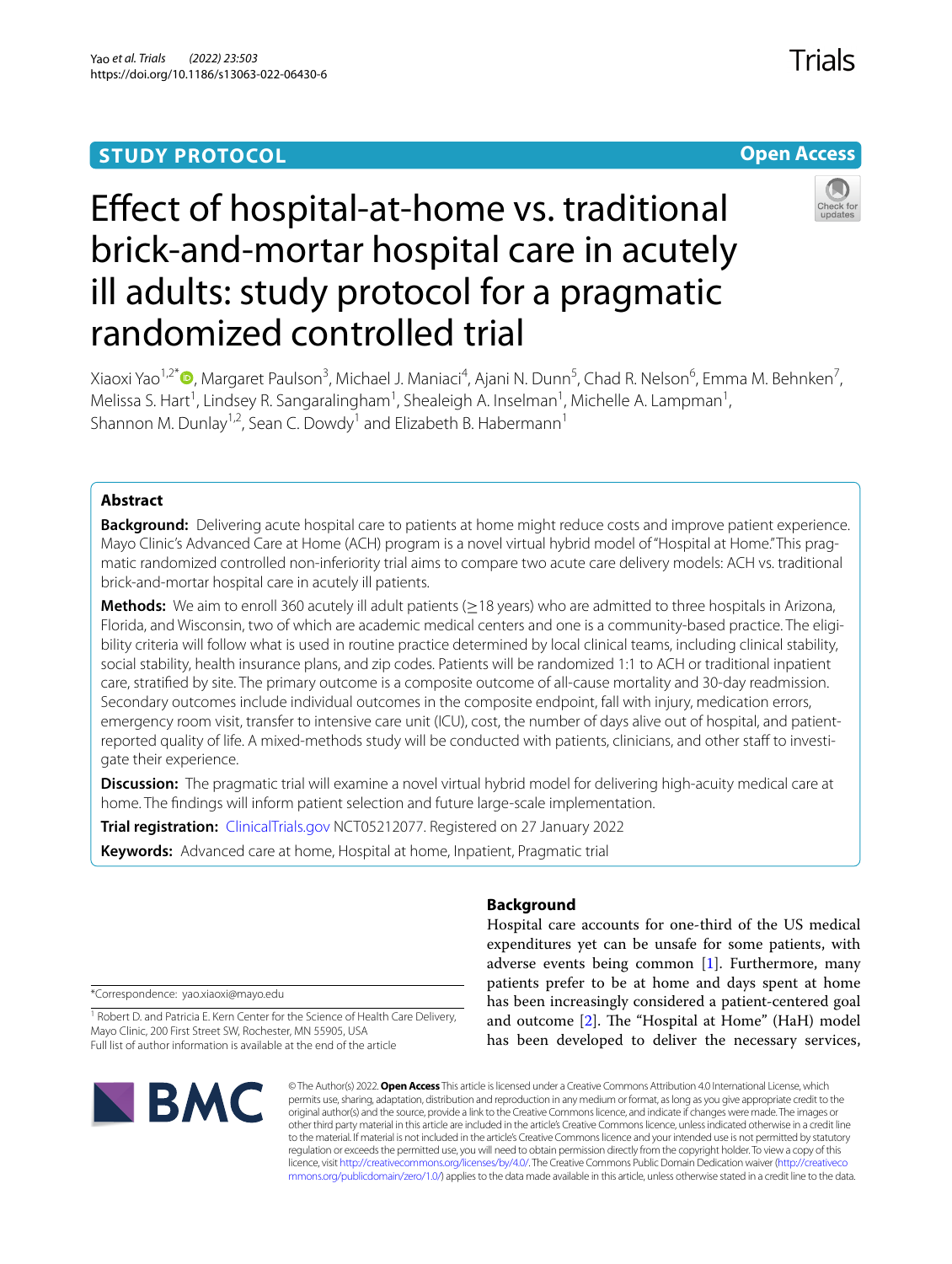technology, and capabilities to safely shift hospital-level care to a patient's home. Previous studies suggested that this approach might reduce cost and healthcare use while improving patient outcomes and experience when compared with usual hospital care for acutely ill adults [\[3](#page-10-2)[–9](#page-10-3)]. However, these studies are either non-randomized studies or small randomized controlled trials (RCTs), mostly from other countries [\[10–](#page-10-4)[12\]](#page-10-5).

More importantly, previous HaH programs often are confned to a small number of local patients since most programs rely on clinicians to frequently travel to patients' homes to deliver care. This model faces scalability barriers as it would be resource-intensive to scale to large, broad populations. Mayo Clinic recently established a novel HaH program, i.e., Advanced Care at Home (ACH), which combines a virtual physician-stafed command center with a vendor-mediated supply chain that can deliver high-acuity care across rural, suburban, and urban settings. In this new model, all physician visits are virtual; the nursing care, including care coordination and planning, is also virtual and synchronized with other care team members who visit patients' homes. As such, we aim to conduct a pragmatic randomized controlled trial (RCT) to compare two acute care delivery models: ACH vs. traditional brick-and-mortar hospital care in acutely ill patients.

#### **Methods/design**

This is a pragmatic non-inferiority RCT with two parallel groups and 1:1 allocation ratio. A total of 360 acutely ill patients will be enrolled and randomized to either ACH or traditional brick-and-mortar hospital care. The study was approved by the Mayo Clinic Institutional Review Board (IRB) and was registered on [ClinicalTrials.gov](http://clinicaltrials.gov) (NCT05212077). The SPIRIT checklist is attached as Additional fle [1](#page-9-0) and the World Health Organization Trial Registration Dataset is attached as Additional fle [2](#page-9-1).

#### **Setting**

The trial will be conducted at Mayo Clinic sites where ACH is currently being delivered, including three hospitals in Phoenix, Arizona, Jacksonville, Florida, and Eau Claire, Wisconsin, respectively. The hospitals in Arizona and Florida are academic medical centers, and the hospital in Wisconsin is a community-based practice.

#### **Study population**

Adult patients ( $\geq$ 18 years) who are acutely ill will be screened for eligibility. Acutely ill patients are those deemed by the emergency department (ED) or inpatient attending physicians as requiring acute inpatient care based on InterQual ® criteria, a well-established set of criteria adopted by most hospitals. Because we aim to compare two care models currently used in routine practice, the local clinical teams (not the research team) will make the fnal decision regarding eligibility and will refer eligible patients to the research team. The enrollment workflow will follow these steps: if the ED or inpatient attending physician decides to admit or transfer a patient, the physician will contact the ACH team to screen the patient based on clinical criteria, zip code, and health insurance plan. Eligible patients must have a chief complaint currently targeted by the ACH program (Table  $1$ ). The patients will be further screened based on the zip codes of their home address since they must reside in areas where ACH can be delivered (Table [2](#page-3-0)). Patients will also need to have health insurance plans that cover the ACH services (Table [3](#page-3-1)). In preliminary analyses, most patients were eligible for ACH services based on health insurance plans, as the study population consists of mostly older adults insured by Medicare. Patients randomized to receive either ACH or traditional inpatient hospital care will be reimbursed by their health insurance plans. Although patients might be responsible for certain out-of-pocket costs, such as deductible, copay, and coinsurance, the out-of-pocket costs have been comparable for patients receiving ACH or traditional brickand-mortar hospital care based on our experience over the past several years. As the study aims to compare two care models already used in routine practice, the research team will not cover the costs of routine care.

If the local clinical team concludes a patient would benefit more from one treatment, then the patient would not be eligible for randomization. Examples of exclusion criteria include residing in a nursing home, on or requiring dialysis, positive for COVID-19, having a discharge order, requiring intensive care unit (ICU) level of care, or a history of drug abuse (Table [4\)](#page-4-0). Patients will also need to meet the clinical stability criteria (Additional file [3](#page-9-2): Clinical Stability Screen). Additionally, eligible patients must have the capacity to consent or could assent with the consent of a health care proxy who is physically present.

If a patient is eligible, an ACH case manager or nurse will give a brief introduction of the ACH model to the patient. If the patient is interested, the case manager/ nurse will complete the social stability screening (Additional fle [4:](#page-9-3) Social Stability Screening) with them to make a fnal determination as to whether or not the patient is eligible for ACH. If the patient passes the social stability screening and is still interested in exploring the ACH option, the local clinical team will connect with a study coordinator who will inform patients in more detail of the opportunity to participate in the study, including the study purpose, procedures, risks, and benefts. Potential participants will be informed that participation in the research study is voluntary and that they are free to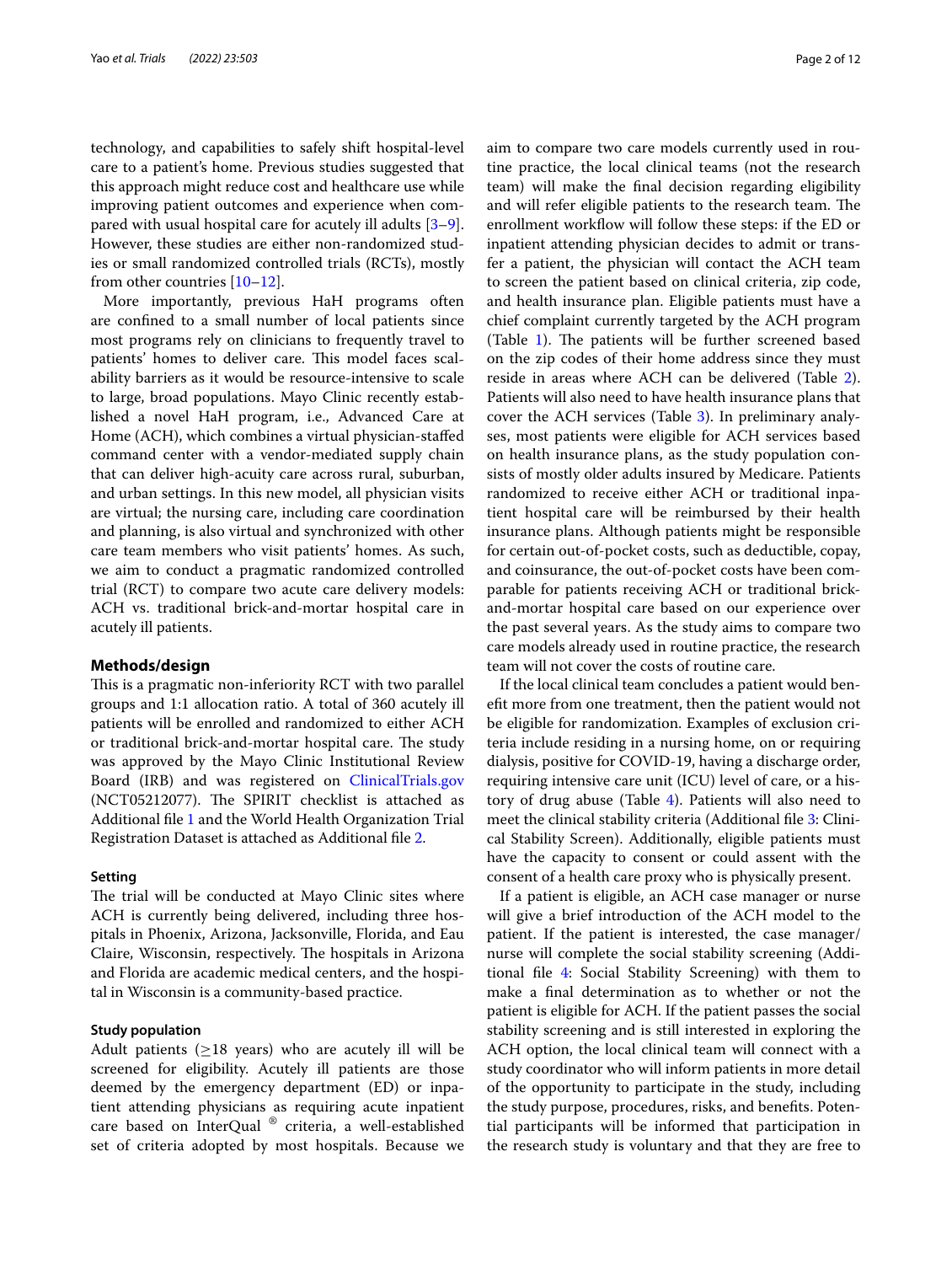#### <span id="page-2-0"></span>**Table 1** Inclusion criteria—examples of qualifying diagnoses

**Diagnoses included in flter** Pneumonia, bronchitis with asthma Respiratory failure Urinary tract infection (UTI) Heart failure (HF) Chronic obstructive pulmonary disease (COPD) Pulmonary embolism Migraines, headaches, syncope, fever Gastroenteritis, pancreatitis **Cellulitis** Hypovolemia/electrolyte disorders Renal failure Sepsis, infections, osteomyelitis Infectious tendonitis/bursitis and autoimmune myositis Disorders of liver/biliary tract Re-feeding syndrome/peritoneal infection (non-dialysis) Pleural effusion (dependent on primary diagnosis) Respiratory illnesses (interstitial lung disease [ILD], respiratory neoplasms) Hypertensive emergency Infammatory bowel disease (IBD; with good functional status/mobile) Urinary stones

These are examples for qualifying diagnoses; not every patient with these diagnoses is eligible, and additional diagnoses might be considered; the clinical teams will make the decision, i.e., identifying patients at clinical equipoise who can beneft from either ACH or traditional inpatient care, and will refer eligible patients to the study coordinator for consent and randomization

decline to be in the study or to withdraw from it at any point without any negative consequence. Additionally, they will be informed that the option to receive ACH or traditional brick-and-mortar hospital care will still be available to them outside of participation in the study. The study coordinators will consent and enroll patients using the attached consent form (Additional fle [5\)](#page-9-4).

#### **Randomization**

Patients will be randomized in a 1:1 ratio to either ACH or traditional brick-and-mortar hospital care. The randomization algorithm will be generated within the Remote Data Capture (REDCap) software system, using stratifed block randomization with blocks of random size. As the clinical trial will be stratifed by site, randomization is then performed separately within each stratum level, utilizing blocks of random size. The study coordinators will implement the randomization in REDCap and assign participants. Due to the nature of the intervention, blinding is not feasible for trial participants and care providers. Of the study team members, the study coordinators, analysts, and the data manager will know the randomization due to their roles and responsibilities, including implementing randomization, ensuring data quality, and providing reports to the Data and Safety Monitoring Board (DSMB). The rest of the study team, e.g., the principal investigators and co-investigators, will be blinded to the allocation.

#### **Intervention**

The Mayo Clinic ACH model was previously described (Paulson et al., in press) and the procedures used in the trial will be the same as those established in current routine practice. In short, the ACH program consists of three key components, linked by Medically Home's Cesia Continuum<sup>TM</sup> software platform: (1) Command Center, stafed with physicians, registered nurses (RNs), and advanced practice providers (APPs, i.e., physician assistants and advanced nurse practitioners); (2) technology in the home with custom technology kits, including biometric devices for monitoring vital signs, a customconfgured tablet with video visit capability, a telephone to facilitate 2-way communication, a backup power supply, a backup cellular communication device, and an emergency response system bracelet to keep patients and their families connected to the care team; and (3) care delivery services that include a full suite of escalation of care services, such as nurse practitioners, community paramedics, skilled nursing services, infusion therapy, phlebotomists, basic radiography technicians, and oxygen, dispatched to patients in their homes to allow for the provision of urgent and routine patient care needs.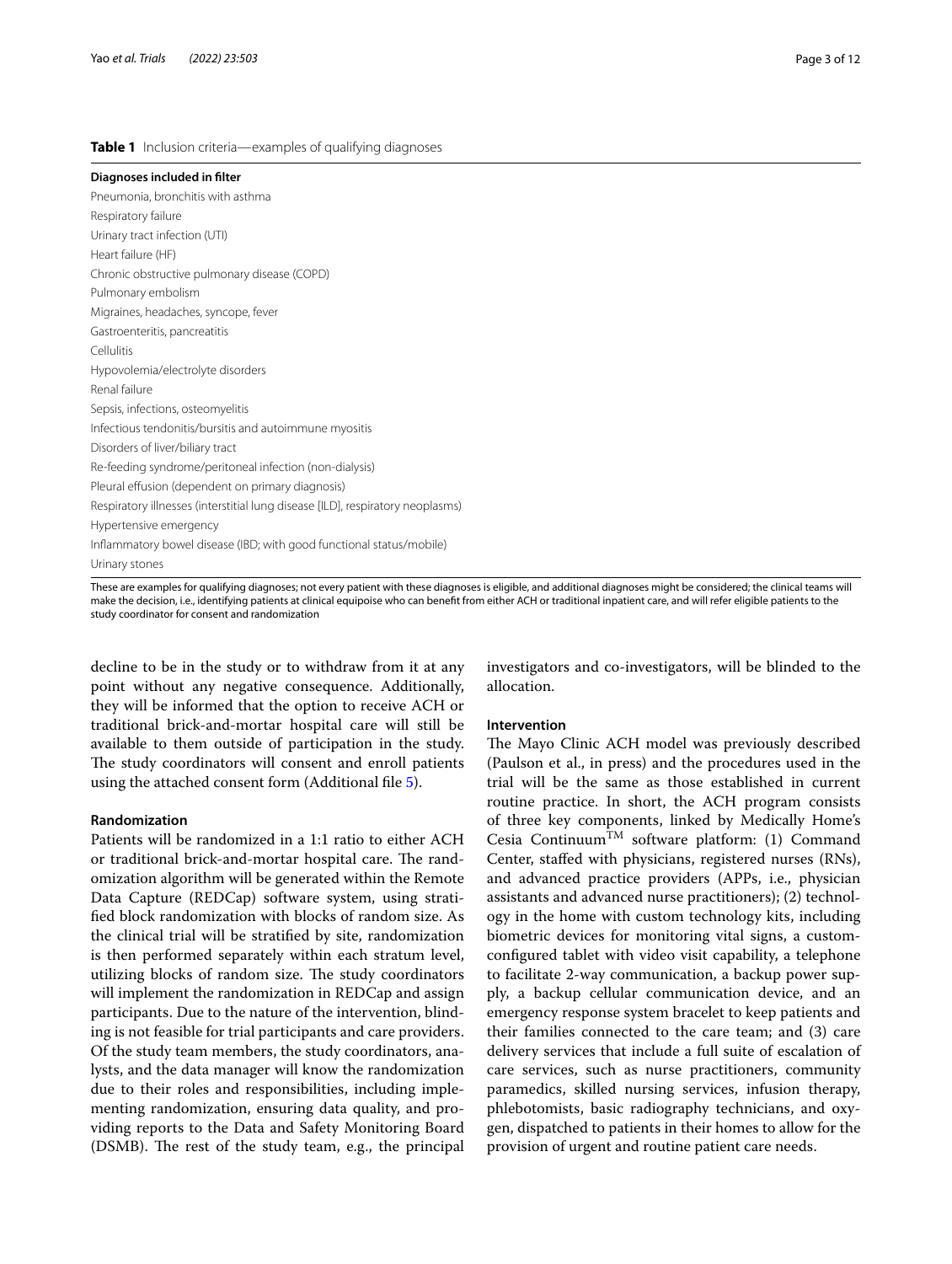<span id="page-3-0"></span>**Table 2** Inclusion criteria—zip codes

| State   | Zip code   |
|---------|------------|
| Arizona | 85054      |
|         | 85050      |
|         | 85254      |
|         | 85032      |
|         | 85024      |
|         | 85260      |
|         | 85266      |
|         |            |
|         | 85022      |
|         | 85028      |
|         | 85255      |
|         | 85027      |
|         | 85023      |
|         | 85258      |
|         | 85253      |
|         | 85377      |
|         | 85020      |
|         | 85327      |
|         | 85085      |
|         | 85259      |
|         | 85029      |
|         | 85053      |
|         | 85331      |
|         | 85250      |
|         | 85021      |
|         | 85016      |
|         | 85083      |
|         | 85269      |
|         | 85271      |
|         | 85267      |
|         | 85252      |
|         | 85261      |
|         |            |
|         | 85018      |
|         | 85310      |
|         | 85251      |
|         | 85268      |
|         | 85051      |
|         | 85014      |
|         | 85308      |
|         | 85306      |
|         | 85012      |
|         | 85013      |
|         | 85304      |
|         | 85015      |
|         | 85008      |
|         | 85086      |
|         | 85302      |
| Florida | 3223332260 |
|         | 3222532004 |
|         | 3226632073 |
|         | 3224632095 |
|         | 3222432202 |
|         |            |
|         | 3225032203 |
|         | 3225732204 |
|         | 3225632205 |
|         | 3221632206 |
|         | 3221132208 |
|         | 3227732209 |
|         | 3221732210 |
|         | 3222332218 |
|         | 3208132235 |
|         | 3208232239 |
|         | 3220732240 |
|         | 3222732244 |
|         | 3225932247 |
|         | 3208132254 |
|         | 3225832255 |

| <b>State</b> | Zip code    |
|--------------|-------------|
| Wisconsin    | 5470154765  |
|              | 5470254737  |
|              | 5470354736  |
|              | 5472054772  |
|              | 5472254743  |
|              | 5472454757  |
|              | 5472754768  |
|              | 5472954741  |
|              | 5473054747  |
|              | 5473854725  |
|              | 5473954763  |
|              | 5474254749  |
|              | 5475154760  |
|              | 5475554773  |
|              | 5477054728  |
|              | 5477454721  |
|              | 5476454740  |
|              | 5474854771  |
|              | 5473554745  |
|              | 5475854610  |
|              | 5472654756  |
|              | 5473254493  |
|              | $\sim$ $ -$ |

These are zip codes used at the time of IRB submission; not every patient in these zip codes is eligible, and additional zip codes might be considered; the local clinical teams will make the decision, i.e., identifying patients who can beneft from either ACH or traditional inpatient care, and will refer eligible patients to the study coordinator

<span id="page-3-1"></span>**Table 3** Inclusion criteria—health insurance plans

| State     | Health insurance plan                                                                                                                                                                                                                                                                            |
|-----------|--------------------------------------------------------------------------------------------------------------------------------------------------------------------------------------------------------------------------------------------------------------------------------------------------|
| Arizona   | 1. Medica—employees only; no midnight rule<br>2. Medicare-no midnight rule                                                                                                                                                                                                                       |
| Florida   | 1. Medica—employees only; no midnight rule<br>2. Florida Blue-blue options plan only; no midnight rule<br>3. Aetna—all Aetna contracted plans; 1 midnight rule<br>4. Medicare-no midnight rule                                                                                                   |
| Wisconsin | 1. Medicare ACO—no midnight rule<br>2. Medicare-2 midnight rule Removed for CMS waiver<br>go-live on 4/27<br>3. Medica—employees only; no midnight rule<br>4. WEA-1 midnight rule<br>5. Health Tradition-1 midnight rule<br>6. Security Health Plan-1 midnight rule<br>7. Anthem-1 midnight rule |

*ACO*, accountable care organization; *CMS*, Centers for Medicare & Medicaid Services

These are the health plans used at the time of IRB submission; not every patient with these health plans is eligible, and additional health plans might be considered; the local clinical teams will make the decision, i.e., identifying patients who are suitable for either ACH or traditional inpatient care, and will refer eligible patients to the study coordinator for consent and randomization

Once a patient is randomized to the ACH arm, an admission huddle will be coordinated by the ACH physician, ACH RN, and service coordinator to plan patient-specifc care and address care coordination needs. The patient will be physically transported home by community paramedics who set up the necessary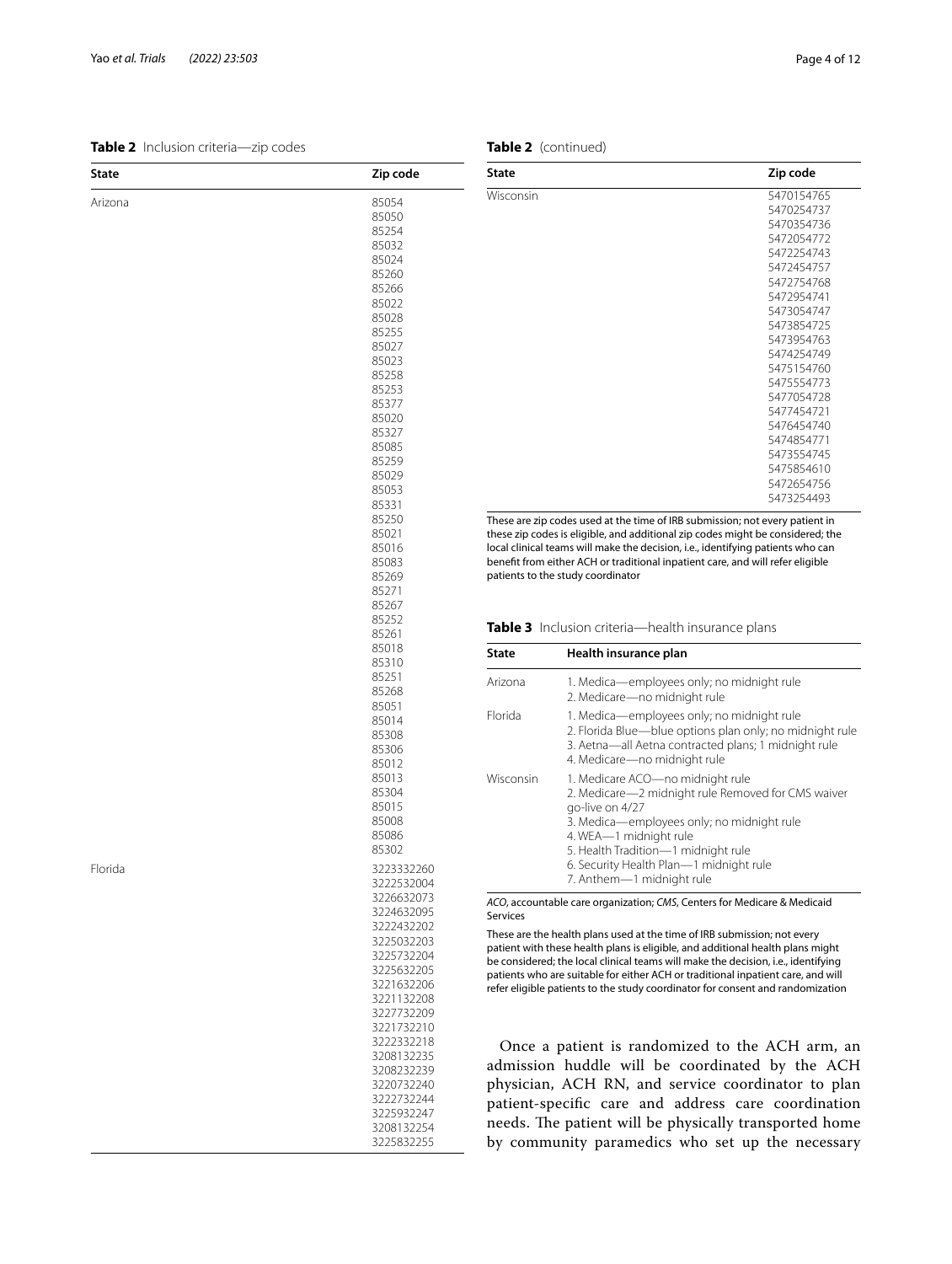#### <span id="page-4-0"></span>**Table 4** Exclusion criteria

# **Exclusion criteria** Nursing home patient Have an order for hemodialysis or peritoneal dialysis and/or listed on the patient's problem list. Positive for COVID-19 Have a discharge order Require intensive care unit (ICU) level of care A history of drug abuse

These are examples of exclusions criteria; the fnal decision will be made by the local clinical teams (not the research team) to identify patients who can beneft from either ACH or traditional inpatient hospital care (i.e., clinical equipoise) based on the criteria and the judgment used in routine practice. If a patient is judged by local clinical teams not suitable for ACH or traditional inpatient hospital care, the patient cannot be randomized

technology and orient the patient and caregivers to that technology.

During the acute phase, daily rounds will be conducted by video with the ACH physician or in the patient's home by APP with or without the presence of ACH physician by video. The physician and APPs huddle each day prior to rounds to determine if a patient is best served by an inperson visit, video visit, or both types of provider visits on the same day. Basic radiographic exams, such as x-rays and ultrasound, will be performed at home. Labs will be obtained and intravenous medications will be administered by a visiting nurse or community paramedic. Any advanced imaging or procedures will be accommodated by bringing the patient to the brick-and-mortar hospital and returning home upon completion. Any escalation of care to the hospital will be arranged as a transfer through the hospital admissions and transfer center. The endpoints for the acute phase are similar to the traditional hospital endpoints for discharge.

The next phase of care will be the restorative phase, which involves patient and family education, medication adherence, advanced care planning, and physical and occupational therapy to address patient-specifc goals of care, such as optimizing medical and non-medical issues that result in hospitalization and monitoring for early signs of clinical decompensation. APPs will perform as-needed video and in-home visits and coordinate care during this phase of care. During the restorative phase, medications will be prescribed and sent to the patient's preferred pharmacy. Any recommended outpatient clinical appointments will be coordinated to optimize their medical conditions. Near the end of the restorative phase, the discharge will be coordinated by the APPs and a handof will be provided to the patient's primary care physician. Home technology and equipment will be then removed, and the patient will be given discharge instructions prepared by the clinicians.

Of note, minor modifcations to the care process or procedures are common in routine practice and could happen during the trial in both the ACH arm and the inpatient hospital care arm, due to quality improvement efforts or other operational needs. The project aims to compare two care models already in practice, and the research team does not interfere with or control clinical teams' day-to-day operation. Local clinical and operational teams are responsible for communicating such modifcations with patients and providers, but such changes in routine practice do not need to be reported to IRB. The principal investigators will work with the project manager and study coordinators to report to IRB regarding protocol deviation and other unexpected protocol amendments beyond routine practice changes and communicate with other relevant parties.

Due to the nature of the intervention (i.e., the delivery of acute care at home versus in the brick-and-mortar hospital), criteria for discontinuing or modifying allocated intervention are not needed. If patients in the ACH arm are transferred back to the hospital during the acute phase, such events will be recorded and reported as adverse events, and if patients are re-admitted during the restorative phase, such events will be counted in the outcome, i.e., 30-day readmission. A highly pragmatic trial would allow full fexibility in how the end-users engage with the intervention in order to estimate real-world effectiveness. Therefore, this trial will not utilize additional strategies to improve adherence above what are used in routine practice to engage patients. According to previous experience in practice, the cross-over between the two care delivery models has been rare. Any crossover events will be recorded.

#### **Baseline measurements**

Patient-level baseline data will be collected from the Mayo Clinic electronic health record (EHR), including age, sex, race, ethnicity, address, and the primary diagnosis for admission. These data will be ascertained at the time of randomization.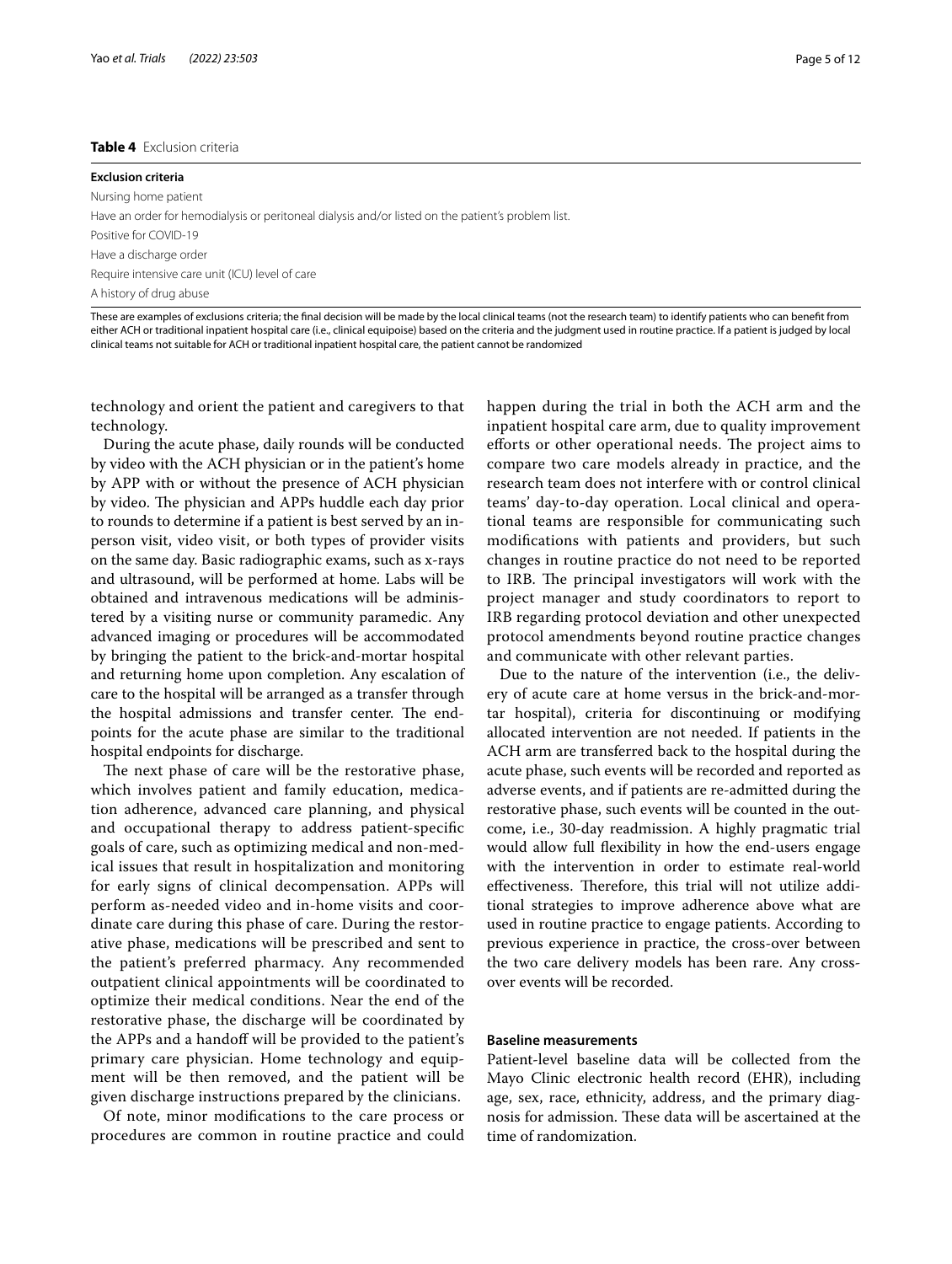#### **Outcomes and follow‑up**

Follow-up will start from the day of randomization. It will contain two phases: the acute care phase (for the traditional inpatient care, this will last until the discharge from the hospital) and 30 days after the acute care phase. The primary outcome is a composite of all-cause mortality and 30-day readmission. The 30-day readmission will be assessed during the 30 days after the end of the acute phase. Transfers of ACH patients back to the hospital during the acute care phase will be recorded.

Secondary outcomes include individual outcomes in the composite endpoint, fall with injury, medication error, emergency room visit, transfer to ICU, cost, the number of days alive out of the hospital, and quality of life. Fall with injury will be defned based on National Database for Nursing Quality Indicators criteria (Table [5\)](#page-5-0). Medication error is defned in Table [6.](#page-5-1) Quality of life will be measured by the EQ-5D during the followup phone call (Fig. [1](#page-6-0)).

The outcomes will be collected from the EHR, supplemented by a follow-up call from a study coordinator at the end of the study, i.e., after the 30th post-acute day. During this call, the study coordinator will ask the patient or the caregiver to ascertain outcomes, including mortality, readmission, fall with injury within 30 days, and medication errors. This follow-up call is necessary as some patients might receive care outside of Mayo Clinic not refected in our EHR. If a participant has received care outside of Mayo Clinic, the study coordinator will send the participant an authorization for the release of records to sign and return by mail. The research team will contact relevant clinicians for additional outcome adjudication if needed. The study coordinator will also administer a 5-question measure of the quality of care  $(EQ-5D;$  Appendix  $EQ-5D$ ) via phone  $[13]$  $[13]$ , and a short survey to examine their care experience (Appendix Patient Care experience Survey) [\[14](#page-10-7)]. Patients and caregivers will receive up to three phone calls if they cannot be reached.

Exploratory studies will be conducted using EHR data to examine the same outcomes over longer periods of time, such as 91 days, 183 days, and one year.

#### **Patient experience and implementation**

Semi-structured interviews will be conducted with a sample of patients/caregivers and clinicians/staff. We will use a purposeful sampling strategy to identify interviewees that represent each of the 3 sites and difering diagnosis groups. The number of patients and hospital staff is not pre-determined since qualitative research is concerned with the richness of the information rather than hypothesis testing. The data will be iteratively collected and analyzed; additional participants will be recruited as needed to understand emerging topics and explore variation. We expect to interview about 25–30 patients and 15–20 clinicians/staf. Patients will be recruited by phone after they have completed the study. Care team members will be invited via email to participate in an individual or group interview.

We will use the Systems Engineering Initiative for Patient Safety model [[15\]](#page-10-8) and the Consolidated Framework for Implementation Research [[16,](#page-10-9) [17](#page-10-10)] to inform the qualitative data collection and analysis. A patient interview guide that was developed based

<span id="page-5-0"></span>**Table 5** Defnition of fall with injury

| Resulted in application of ice or dressing, cleaning of a wound, limb elevation, topical medication, pain, bruise, or abrasion                                                                                                                                                                                                                                  |  |  |  |
|-----------------------------------------------------------------------------------------------------------------------------------------------------------------------------------------------------------------------------------------------------------------------------------------------------------------------------------------------------------------|--|--|--|
| Resulted in suturing, application of steri-strips or skin glue, splinting, or muscle/joint strain                                                                                                                                                                                                                                                               |  |  |  |
| Resulted in surgery, casting, traction, required consultation for neurological (e.g., basilar skull fracture, small subdural hematoma) or<br>internal injury (e.g., rib fracture, small liver laceration), or patients with any type of fracture regardless of treatment, or patients who<br>have coagulopathy who receive blood products as a result of a fall |  |  |  |
| The patient died as a result of injuries sustained from the fall (not from physiologic events causing the fall)                                                                                                                                                                                                                                                 |  |  |  |
|                                                                                                                                                                                                                                                                                                                                                                 |  |  |  |

Fall with injury will be defined based on National Database for Nursing Quality Indicators (NDNQI) criteria. The primary analysis will consider all fall with injury and sensitivity analyses will be conducted to assess the severity of injury. All the clinical outcomes (e.g., fall and medication errors) are measured in routine practice. The research team will contact the clinical team if there is uncertainty about outcome adjudication

<span id="page-5-1"></span>

|  | Table 6 Definition of medication error |  |
|--|----------------------------------------|--|
|  |                                        |  |

| <b>Category F</b> | An error occurred that may have contributed to or resulted in temporary harm<br>to the patient and required initial or prolonged hospitalization |
|-------------------|--------------------------------------------------------------------------------------------------------------------------------------------------|
| Category G        | An error occurred that may have contributed to or resulted in permanent patient harm                                                             |
| Category H        | An error occurred that required intervention necessary to sustain life                                                                           |
| Category I        | An error occurred that may have contributed to or resulted in the patient's death.                                                               |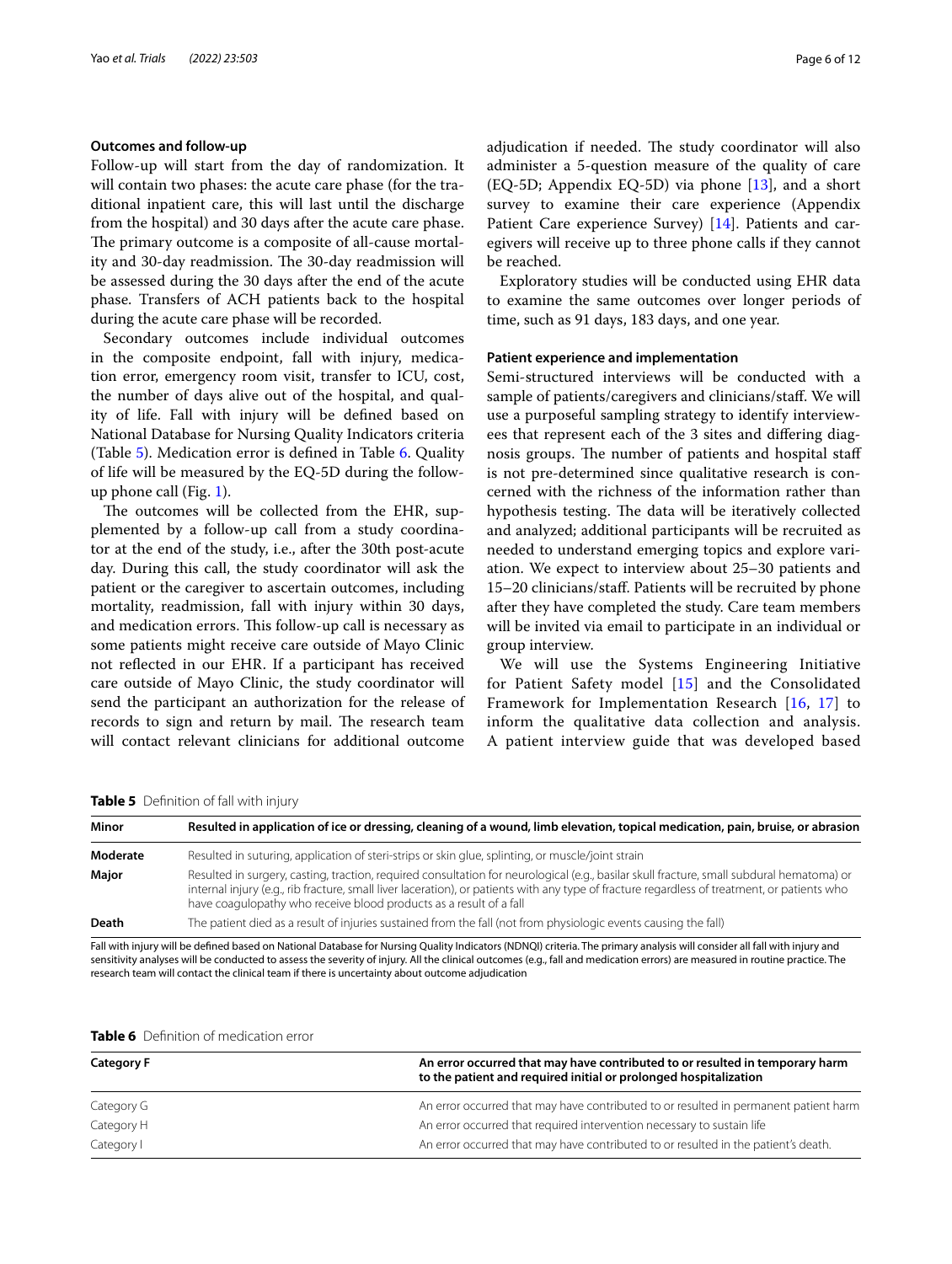|                                                                                                           |                   |            | <b>Study Period</b>       |                     |  |
|-----------------------------------------------------------------------------------------------------------|-------------------|------------|---------------------------|---------------------|--|
|                                                                                                           | <b>Enrollment</b> | Follow up  |                           | Patient interview & |  |
|                                                                                                           |                   | Acute care | Post acute care           | Close-out           |  |
| TIMEPOINT, day                                                                                            | $\mathbf 0$       | $\star$    | 30                        | ≤ $90$              |  |
| <b>ENROLLMENT</b>                                                                                         |                   |            |                           |                     |  |
| Eligibility screen                                                                                        | X                 |            |                           |                     |  |
| Informed consent                                                                                          | X                 |            |                           |                     |  |
| Randomization                                                                                             | X                 |            |                           |                     |  |
| <b>INTERVENTION</b>                                                                                       |                   |            |                           |                     |  |
| <b>ACH</b>                                                                                                |                   | X          | X                         |                     |  |
| Control                                                                                                   |                   | X          |                           |                     |  |
| <b>ASSESSMENTS</b>                                                                                        |                   |            |                           |                     |  |
| Baseline variables**                                                                                      | X.                |            |                           |                     |  |
| All-cause mortality                                                                                       |                   | X          | $\times$                  |                     |  |
| $30$ -day                                                                                                 |                   |            | X                         |                     |  |
| Readmission                                                                                               |                   |            |                           |                     |  |
| Fall                                                                                                      |                   | X          | $\times$                  |                     |  |
| Medication error                                                                                          |                   | X          |                           |                     |  |
| ED visit                                                                                                  |                   |            | X                         |                     |  |
| Transfer to ICU                                                                                           |                   | X          | $\boldsymbol{\mathsf{x}}$ |                     |  |
| Quality of life                                                                                           |                   | X          | X                         |                     |  |
| *The acute care phase will start on the day of randomization, and the end date will vary among patients.  |                   |            |                           |                     |  |
| In a prior trial, the average length was 4.5 days for ACH and 3.8 days for the control arm.               |                   |            |                           |                     |  |
| **Baseline variables will be obtained from EHR, including age, sex, race, ethnicity, address/zipcode, and |                   |            |                           |                     |  |
| the primary diagnosis for admission                                                                       |                   |            |                           |                     |  |

<span id="page-6-0"></span>**Fig. 1** Schedule of enrollment, interventions, and assessments

on a previous study  $[18]$ , focused on understanding patients' experience with home hospital care (Additional file [6](#page-9-5): Patient Interview Guide). A clinician and staff interview guide was developed to assess care team perceptions of ACH and to identify factors influencing implementation (Additional file [7](#page-9-6): Clinician and Staff Interview Guide).

Interviews will last 45–60 min and be conducted by an experienced qualitative interviewer via telephone or video (depending on participant preference) and will be recorded. The recordings will be transcribed verbatim and analyzed using a content analysis approach [[19](#page-10-12), [20](#page-10-13)]. Two study members will review each interview transcript and make notes of their initial impressions (analytic memos). Those notes will be used to generate labels or codes, which will be arranged into higher-order categories related to the study aims. Preliminary analysis of the data will be concurrent with data collection to refine interview procedures to respond to emerging topics, and as part of our strategy to rapidly analyze data for timely dissemination and to inform intervention adaptations. Rapid analysis will leverage structured templates—organized around higher-order categories—to facilitate rapid synthesis of findings [[21](#page-10-14), [22](#page-10-15)]. Interviews will be examined within each subgroup as well as compared across groups (e.g., ACH vs. inpatient care), and the findings will be qualitatively described.

### **Sample size**

This randomized non-inferiority trial is designed to assess the non-inferiority of the defned ACH model compared to traditional inpatient hospital care. Based on preliminary analyses, we expect that the event proportion of the composite endpoint in the traditional brickand-mortar hospital care arm will be approximately 30%. Additionally, we expect that the event rate in the ACH arm under the alternative hypothesis will be 30%. Sample size is based on the one-sided score test statistic for the non-inferiority test for an odds ratio of proportions. Given a non-inferiority odds ratio of 1.909, one-sided alpha of 0.025, and an interim analysis (defned under Interim Analysis), a sample size of 360 (180 per arm) is required to achieve 80% power. A non-inferiority margin expressed as an odds ratio of 1.909 with a 30% event rate in the traditional inpatient care arm is equivalent to a relative risk ratio of 1.5, a 45% event rate in the ACH arm, as the non-inferiority margin. EAST (Cytel) software was used for all sample size calculations.

#### **Statistical analysis**

Logistic regression will be performed to assess the primary outcome. Analysis will be performed on all eligible patients who provide consent, are randomized, and start the intervention, following the intention-to-treat (ITT) principle. Cox proportional hazards regression analysis will also be performed to assess time-to-event;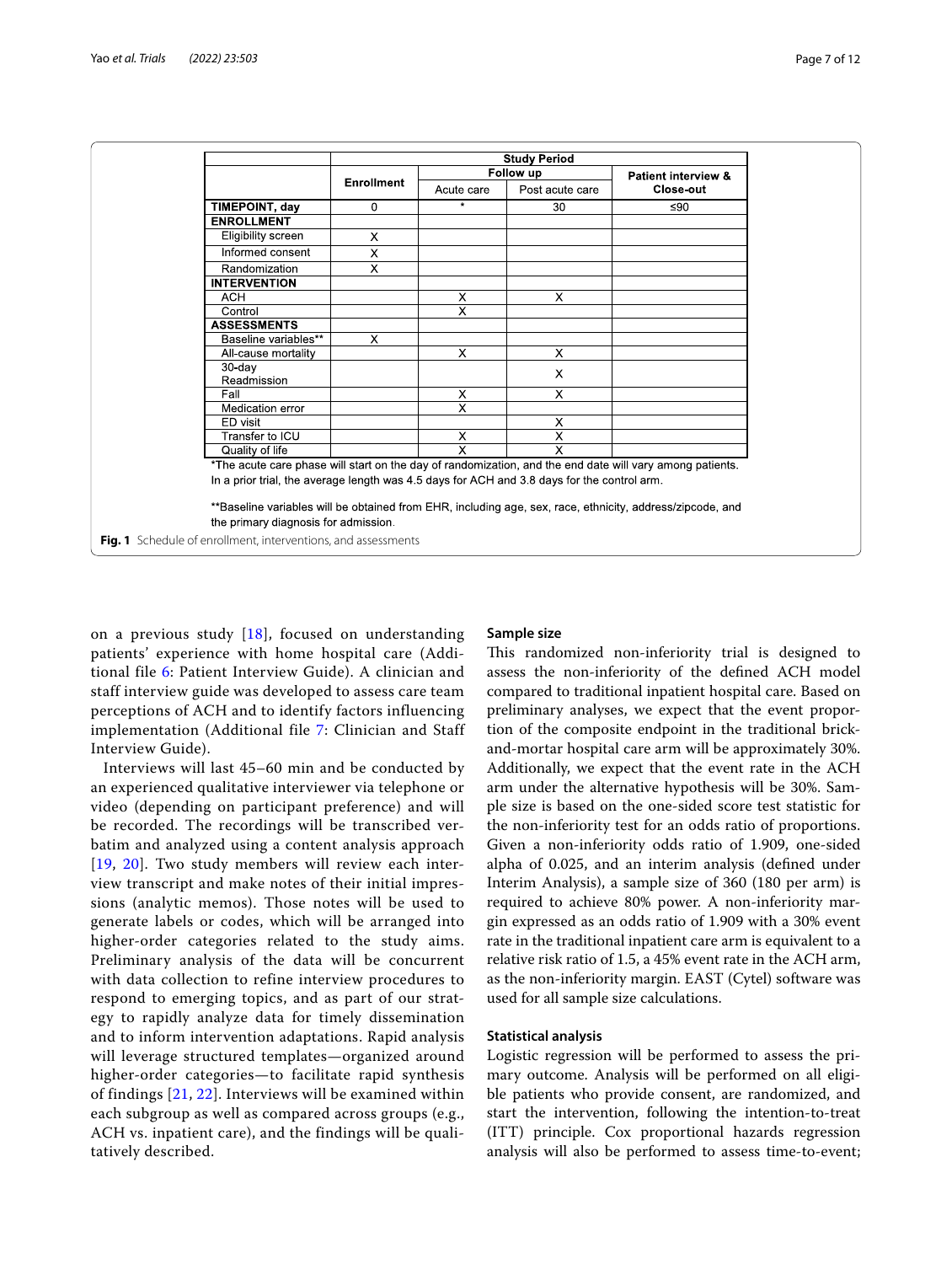cumulative incidence curves will be plotted. If there is cross-over between treatment arms, a "per-protocol" analysis will be performed. In this per-protocol analysis, the ACH group would consider all patients who are randomized to ACH, with the follow-up censored at the time of crossing over to the control group; similarly, the control group would consider all patients who are randomized to control, with the follow-up censored at the time of crossing over to ACH. When analyzing continuous outcomes (i.e., cost and days alive out of hospital), a generalized linear model will be used, assuming a γ distribution with a log link, given the skewed nature of the data. When examining the long-term time-to-event outcomes beyond 30 days, a Cox proportional hazards model will be used when it may be necessary to account for censored data.

Because the baseline and outcome data will be obtained from the EHR, no signifcant missing data is expected. The study coordinators will check with patients during the end-of-study phone call regarding outcome events in case patients receive care outside of the study sites (Additional fle [8](#page-9-7)). However, such events are anticipated to be rare in this patient population. In a previous trial of a HaH program, only 2 out of 91 patients received care outside the study sites [\[3](#page-10-2)].

Exploratory analyses such as machine learning approaches using causal tree will be performed to examine the heterogeneous treatment efect (HTE), i.e., which patients might beneft most from the intervention. Exploratory analyses will be performed stratifed by acute and restorative phases.

#### **Interim analysis**

An interim analysis will be performed when at least 50% of patients complete follow-up. We plan for this interim analysis to consider cost, resources, and meaningfulness of the trial and the interim analysis could call for potential termination or early declaration of success. Using the same composite endpoint and analysis plan as the primary endpoint, if the odds ratio of event proportions between the two arms is > 1.984, then the study will be stopped because one arm seems to be more benefcial than the other. Otherwise, the study will continue to full accrual and the fnal analyses will be conducted as described. The rho family spending function with rho=3.5 was used.

#### **Statistical analysis plan**

The statistical analysis plan will be finalized before the close of the database. This plan will include all the analyses described above and other sensitivity and exploratory analyses. If there is any major deviation regarding the main analysis, an addendum to the protocol will be made. No changes will be made once the database is closed.

#### **Oversight and monitoring**

The trial management group (TMG) includes XY, MSH, and EMB, which oversees the day-to-day operation of the trial and meets daily. The trial steering committee (TSC) includes XY, SMD, SCD, EBH, MP, MJM, AND, CRN, and LRS and is responsible for making executive decisions, providing advice, and endorsing the TMG actions. An independent DSMB has been assembled to act in an advisory capacity to monitor participant safety, data quality, and progress. The DSMB charter is provided in Additional fle [9](#page-9-8).

#### **Safety reporting**

Due to the nature of the interventions, i.e., comparing two models of delivering acute care in routine practice, the anticipated adverse events are included as the primary and secondary outcomes and will be managed as part of the routine care. Any unanticipated adverse events should be reported to TMG as soon as possible within 24 h. All the adverse events, regardless of whether anticipated or not, will be reported to DSMB.

#### **Data management**

Throughout the trial, the PI  $(XY)$ , project manager (MSH), and protocol specialist/data manager (EMB) will monitor the quality of the trial with special attention to protocol deviations and the quality of data entered in the REDCap database. MSH will send the study sites and TSC an update of the trial progress every 2 weeks. Protocol deviations will be communicated with TSC, IRB, and study sites as needed. Certain functions have been built in REDCap to automatically prevent logical inconsistencies. EMB will perform manual data auditing within 45 days of the enrollment of the frst patient and repeat the auditing at least quarterly and at the end of the study. During each audit, fve patients will be randomly selected and checked for any previously unrecognized missingness, errors, or logical inconsistencies. An auditing log will be maintained to document dates of auditing, patient identifer, and any problems uncovered from the auditing. At the end of the trial after the fnal auditing is completed, a data management meeting will be held to assess the suitability of the database for analysis, and the database will be then closed.

## **Discussion**

The ACH virtual hybrid HaH model has great potential to improve patient outcomes and reduce costs, but few rigorous evaluations of this new care delivery model exist. The only recent RCT in the USA enrolled 91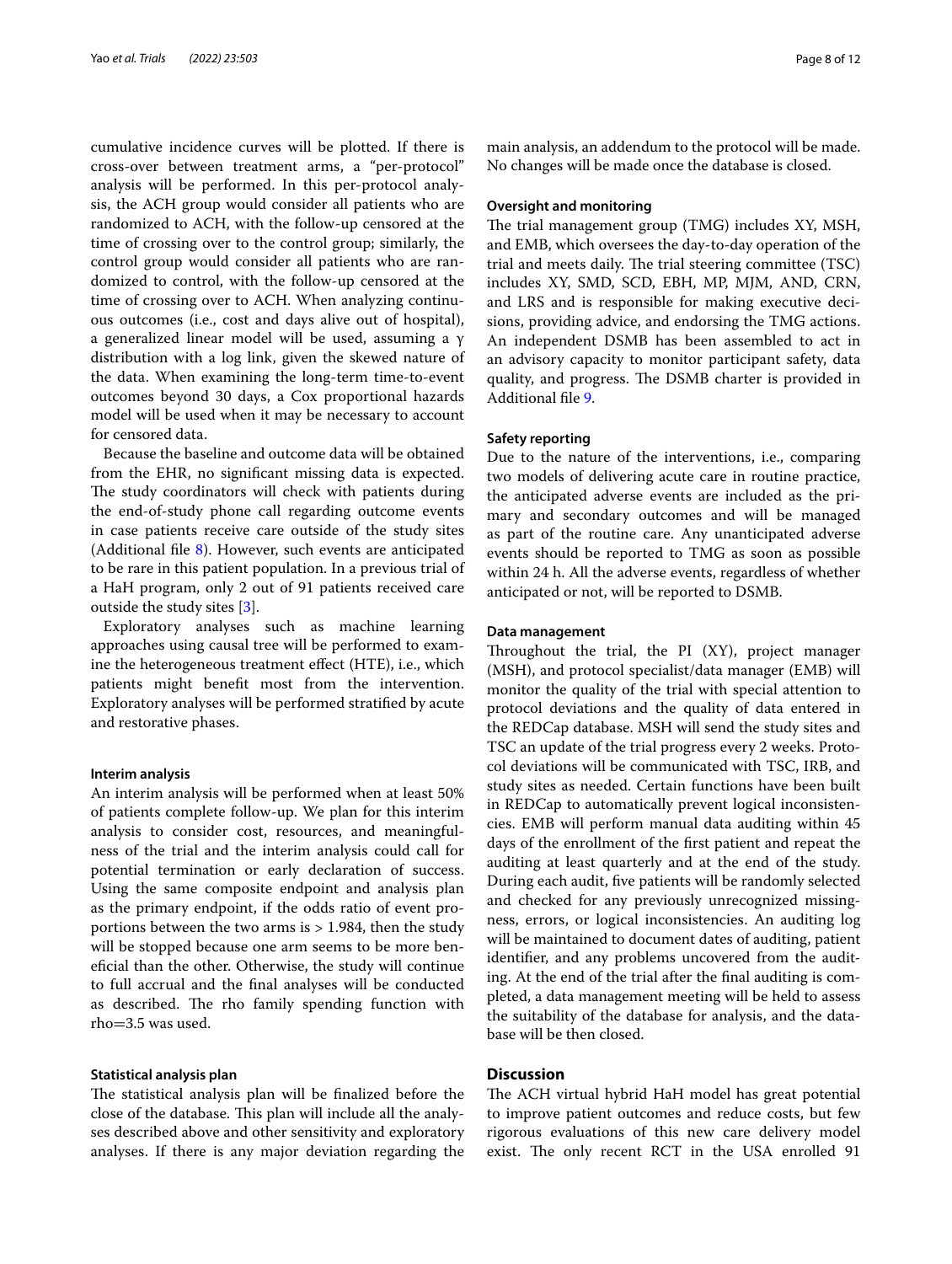patients in one urban setting, thereby lacking the ability to defnitely ascertain the efectiveness and safety [\[3](#page-10-2)]. The lack of evidence may prohibit or delay providers and payers to adopt this new model of high-acuity home care, especially in suburban and rural areas. We will conduct a pragmatic trial to inform real-world decisions regarding alternative treatment options in the delivery of advanced health care to acutely ill adults.

Pragmatism is a continuum that can be assessed by the PRECIS-2 tool from nine domains, each of which is rated from 1 (very explanatory) to 5 (very pragmatic)  $[23]$ . The PRECIS-2 tool is encouraged to be used at the design stage to ensure that the design choices are concordant with the intended purpose. Therefore, we report the evaluation of pragmatism below (Fig. [2\)](#page-8-0).

The first domain of pragmatism is "eligibility"-"To what extent are trial participants similar to those who would receive this intervention if it was part of usual care?" The ACH trial aims to enroll all patients who are at the equipoise of receiving ACH or traditional brickand-mortar hospital care. The trial eligibility criteria aim to exclude patients who would likely only qualify for one arm, not both, and were determined by the clinical team, not the research team. Therefore, the trial is very pragmatic, with a score of 5, aiming to represent the population to which the results will apply.

The second domain is "recruitment": "How much extra efort is made to recruit participants over and above what would be used in the usual care setting to engage patients?" A highly pragmatic approach would be to recruit through usual appointments at diverse clinics and hospitals—exactly what the ACH trial will do. Local clinical teams will screen all patients as they do in routine practice. Once an eligible patient is identifed, the local clinical team will contact the central research team at Mayo Clinic, Rochester, Minnesota. If patients refuse to participate in the research study, then they will continue with their routine care of choice, either ACH or traditional brick-and-mortar hospital care. In other words, we will embed the recruitment into the routine clinical workflow, and the research activities (e.g., introducing the study, research consent, and randomization) will be conducted virtually by the central research team, thereby minimizing the burden on local clinical staf. As such, the trial is very pragmatic in terms of recruitment, with a score of 5.

The third domain is "setting"—"How different are the settings of the trial from the usual care setting?" We will perform the trial at three hospitals in Arizona, Florida, and Wisconsin, including two academic medical center hospitals and one community-based hospital. The trial setting mimics routine practice and is geographically diverse. However, all three hospitals belong to Mayo Clinic's multistate health system. Therefore, the trial is rather pragmatic in terms of setting, with a score of 4.

The fourth domain is "organization"—"What expertise and resources are needed to deliver the intervention?" The ACH trial will make use of no more than the existing staff and resources in routine practice and, thus, is very pragmatic with a score of 5.

The fifth domain is "flexibility in terms of the delivery of the intervention." The ACH trial will leave the details of how to deliver the intervention to frontline clinicians and staf, rather than being rigidly prescriptive in the protocol. Therefore, the trial is very pragmatic, with a score of 5.

The sixth dimension is "flexibility in terms of adherence." ACH will allow full fexibility in how the end-users engage with the intervention. Therefore, it is very pragmatic with a score of 5.

The seventh dimension is follow-up. In the ACH trial, baseline characteristics will be captured from the EHR,

<span id="page-8-0"></span>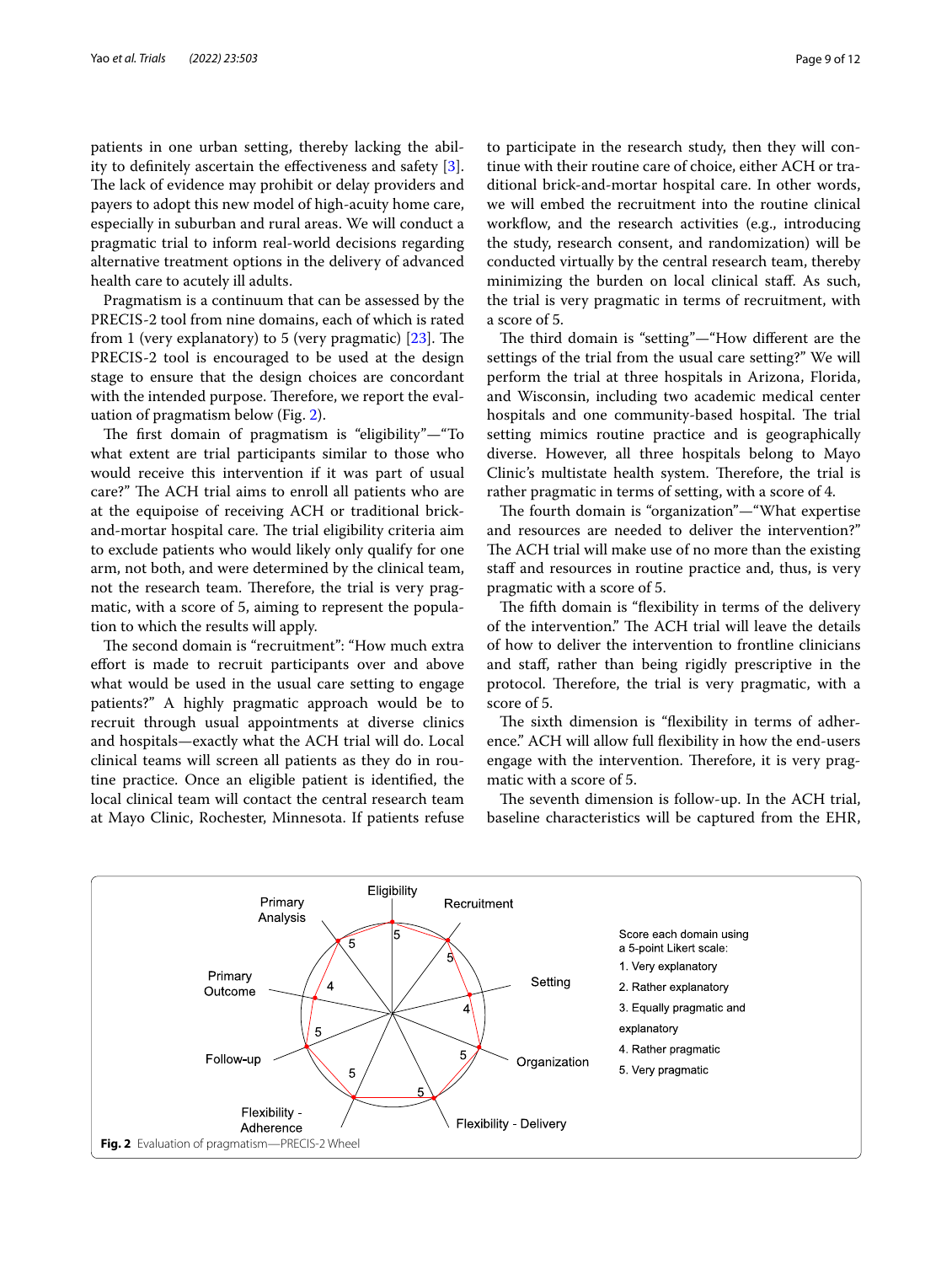and outcome data will be collected via a combination of EHR and a study coordinator call enabling patient reporting. We will conduct a one-time interview at the end of the study. This hybrid approach using both EHR and patient reporting is to improve the completeness of the data, e.g., mortality, readmission, and other events outside the study sites, as well as to collect patient-reported outcomes. Therefore, we consider the trial very pragmatic with a score of 5.

The eighth dimension is "primary outcome"-measures "How relevant is the outcome to participants?" The primary outcome is the composite of all-cause mortality and readmission. The outcome is clearly important for patients, clinicians, and our health system, but since it is a composite outcome, we will give a score of 4 as "rather pragmatic" for this domain.

The ninth dimension is primary analysis. The ACH trial will use the intention-to-treat analysis with all the available data as the primary analysis and, thus, is very pragmatic with a score of 5.

The current study is also an example of building a learning health system, which is characterized by continual improvement and innovation with new knowledge captured as an integral by-product of the delivery experience [\[24](#page-10-17), [25](#page-10-18)]. A variety of HaH programs have been developed in other health systems over the past several decades. Mayo Clinic leveraged innovative technologies and care delivery methods to further improve this model. Traditionally, such new care delivery innovations and quality improvement programs would be implemented as is because they seem like good ideas, but few were rigorously evaluated. Recently, a few pragmatic trials demonstrated that the programs with face validity might not improve care delivery and patient outcomes when evaluated rigorously  $[26, 27]$  $[26, 27]$  $[26, 27]$  $[26, 27]$ . Therefore, multiple institutions have transitioned towards a learning health system through rapid-cycle evaluation embedded into routine clinical care.

Such pragmatic approaches could generate evidence to inform real-world decision-making at a low cost and fast pace. However, unlike conventional clinical trials, these projects are mainly conducted by internal teams, due to the short turnaround time, cost, and resource constraint. Furthermore, most of the innovations might lead to business development opportunities. For example, a health system might hold patents for the artifcial intelligence algorithms they developed, or in this trial, Mayo Clinic has fnancial investment in a company that supports the new care delivery model. As a result, how to avoid bias in evaluation needs to be considered. A common approach is for a health system to have a dedicated independent team serving as the "unbiased evaluator." This evaluation team does not work exclusively in any particular disease area and has no fnancial interest or other relationships with the departments that developed the innovations. For example, NYU Langone Health's team was able to complete ten randomized rapid cycle testing within a year [[24\]](#page-10-17); similarly, the current trial is led by Mayo Clinic Kern Center for the Science of Health Care Delivery, which has evaluated a broad range of interventions using prospective and retrospective data, as well as quantitative and qualitative methodologies [\[28–](#page-11-1)[30\]](#page-11-2).

In conclusion, the current study will be the frst large pragmatic RCT that examines the HaH model in diverse routine clinical practice settings. The pragmatism is high with all the domains having a score of at least 4. The results will inform whether the ACH model maintains or improves the quality and safety of patient care traditionally delivered at inpatient settings. The findings will also identify barriers and needs from patients, clinicians, and other staf, thereby paving the way for future large-scale implementation.

#### **Trial status**

The trial is currently under way, with recruitment having commenced in February 15, 2022. Protocol version: 3 (December 5, 2021). Recruitment is likely to be completed in 2023.

#### **Abbreviations**

ACH: Advanced care at home; APP: Advanced practice provider; DSMB: Data and Safety Monitoring Board; ED: Emergency department; EHR: Electronic health record; HTE: Heterogeneous treatment effect; ICU: Intensive care unit; ITT: Intention to treat; IRB: Institutional Review Board; REDCap: Remote Data Capture; RCT: Randomized controlled trial; RN: Registered nurses; TMG: Trial management group; TSC: Trial steering committee.

#### **Supplementary Information**

The online version contains supplementary material available at [https://doi.](https://doi.org/10.1186/s13063-022-06430-6) [org/10.1186/s13063-022-06430-6](https://doi.org/10.1186/s13063-022-06430-6).

<span id="page-9-8"></span><span id="page-9-7"></span><span id="page-9-6"></span><span id="page-9-5"></span><span id="page-9-4"></span><span id="page-9-3"></span><span id="page-9-2"></span><span id="page-9-1"></span><span id="page-9-0"></span>

| <b>Additional file 1. SPIRIT checklist</b>                    |  |
|---------------------------------------------------------------|--|
| <b>Additional file 2. WHO Trial Registration Dataset</b>      |  |
| <b>Additional file 3.</b> Clinical Stability Screen           |  |
| <b>Additional file 4.</b> Social Stability Screening          |  |
| <b>Additional file 5.</b> Informed consent                    |  |
| <b>Additional file 6. Patient Interview Guide</b>             |  |
| <b>Additional file 7.</b> Clinician and Staff Interview Guide |  |
| <b>Additional file 8. Patient 30-Day Follow-Up</b>            |  |
| <b>Additional file 9. ACH DSMB Charter</b>                    |  |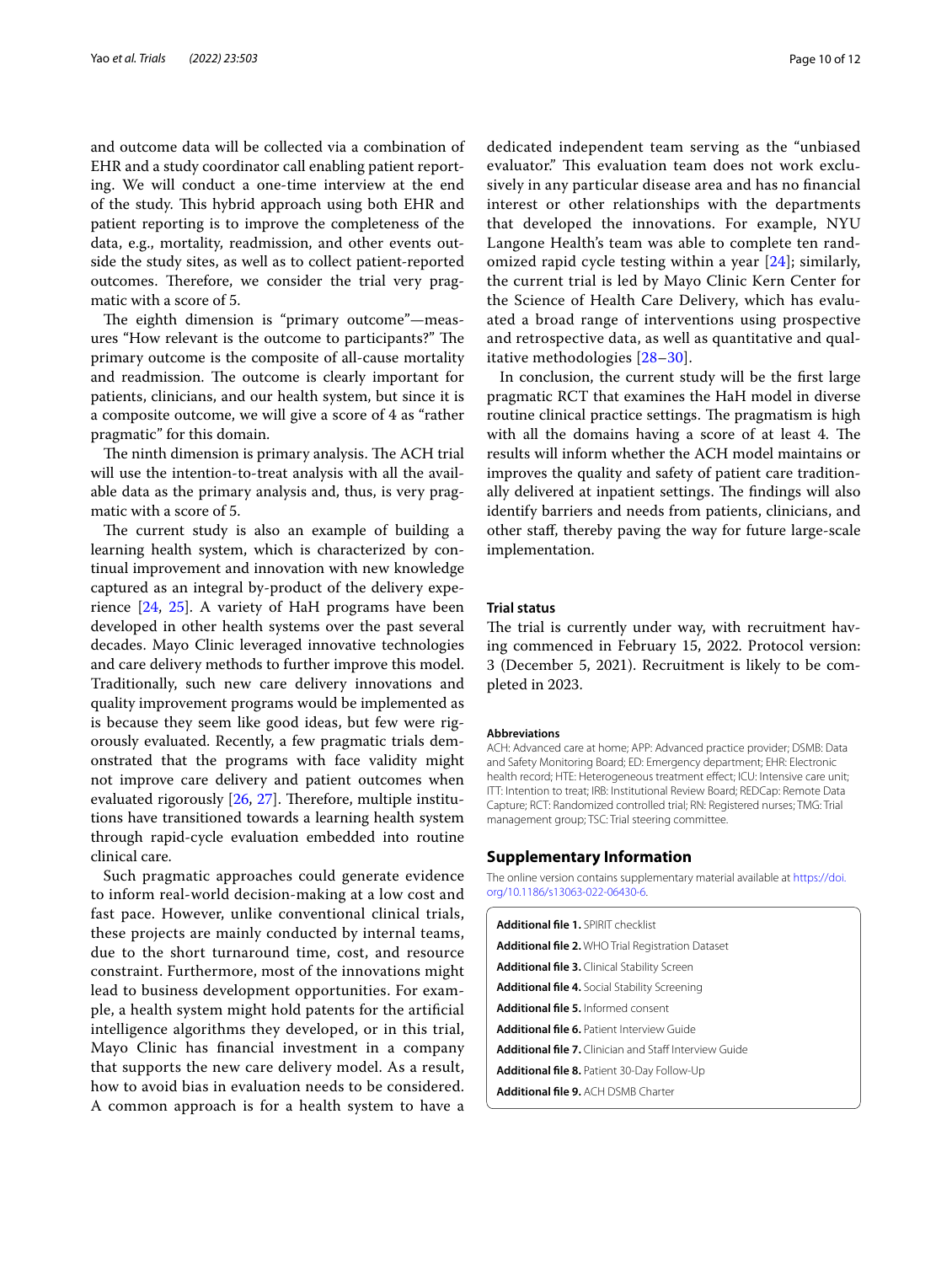#### **Acknowledgements**

Ellen Love, Jacey Fazio, Venessa Boyle, Maura Nazario, Nicole McClure, Jessica Entzminger, Erika Cavallaro, Holly Greenwell, Karly Mucks, Kasey Peissig, and Nathan A. Smith for their help in developing the protocol and trial procedures.

#### **Authors' contributions**

The manuscript was drafted by XY. All the authors contributed to the development of the protocol, made critical revision to the manuscript, read and approved the fnal manuscript.

#### **Funding**

This study is funded by Mayo Clinic Robert D. and Patricia E. Kern Center for the Science of Health Care Delivery. No extramural funding was used to support this work. The authors are solely responsible for the design and conduct of this study, all study analyses, the drafting and editing of the paper, and its final contents. Please contact Dr. Xiaoxi Yao<yao.xiaoxi@mayo.edu>for any questions related to trial sponsor.

#### **Availability of data and materials**

The trial fndings will be presented in conferences and published in peerreviewed journals. The statistical codes will be published with the main trial results paper. SAI and EMB will have access to the fnal trial dataset. Request of individual-level dataset can be made directly to the contact author and reviewed on a case-by-case basis.

#### **Declarations**

#### **Ethics approval and consent to participate**

The study was approved by the Mayo Clinic Institutional Review Board and was registered on [ClinicalTrials.gov](http://clinicaltrials.gov) (NCT05212077).

#### **Consent for publication**

Not applicable

#### **Competing interests**

Mayo Clinic has a fnancial investment in Medically Home, the company that supports the ACH program. MJM serves on the Board of Directors for Medically Home, representing Mayo Clinic. At no point will any of the authors beneft fnancially from ACH. The other authors declare no competing interests.

#### **Author details**

<sup>1</sup> Robert D. and Patricia E. Kern Center for the Science of Health Care Delivery, Mayo Clinic, 200 First Street SW, Rochester, MN 55905, USA. <sup>2</sup>Department of Cardiovascular Medicine, Mayo Clinic, Rochester, MN, USA. <sup>3</sup> Division of Hospital Internal Medicine, Mayo Clinic Health Systems, Eau Claire, WI, USA. 4 <sup>4</sup> Division of Hospital Internal Medicine, Mayo Clinic, Jacksonville, FL, USA. Administrative Operations, Mayo Clinic, Jacksonville, FL, USA. <sup>6</sup>Division of Hospital Internal Medicine, Mayo Clinic, Phoenix, AZ, USA. <sup>7</sup>Knowledge and Evaluation Research Unit, Mayo Clinic, Rochester, MN, USA.

# Received: 4 March 2022 Accepted: 26 May 2022<br>Published online: 16 June 2022

#### **References**

- <span id="page-10-0"></span>1. Centers for Disease Control and Prevention. Health expenditures 2021; [https://www.cdc.gov/nchs/fastats/health-expenditures.htm.](https://www.cdc.gov/nchs/fastats/health-expenditures.htm) Accessed 13 May 2021.
- <span id="page-10-1"></span>2. Groff AC, Colla CH, Lee TH. Days spent at home - a patient-centered goal and outcome. N Engl J Med. 2016;375(17):1610–2.
- <span id="page-10-2"></span>3. Levine DM, Ouchi K, Blanchfeld B, et al. Hospital-level care at home for acutely ill adults: a randomized controlled trial. Ann Intern Med. 2020;172(2):77–85.
- Summerfelt WT, Sulo S, Robinson A, Chess D, Catanzano K. Scalable hospital at home with virtual physician visits: pilot study. Am J Manag Care. 2015;21(10):675–84.
- 5. Leff B, Burton L, Mader SL, et al. Hospital at home: feasibility and outcomes of a program to provide hospital-level care at home for acutely ill older patients. Ann Intern Med. 2005;143(11):798–808.
- 6. Cryer L, Shannon SB, Van Amsterdam M, Leff B. Costs for 'hospital at home' patients were 19 percent lower, with equal or better outcomes compared to similar inpatients. Health Aff (Millwood). 2012;31(6):1237–43.
- 7. Caplan GA, Sulaiman NS, Mangin DA, Aimonino Ricauda N, Wilson AD, Barclay L. A meta-analysis of "hospital in the home". Med J Aust. 2012;197(9):512–9.
- 8. Shepperd S, Doll H, Angus RM, et al. Avoiding hospital admission through provision of hospital care at home: a systematic review and meta-analysis of individual patient data. Cmaj. 2009;180(2):175–82.
- <span id="page-10-3"></span>Shepperd S, Iliffe S, Doll HA, et al. Admission avoidance hospital at home. Cochrane Database Syst Rev 2016;9(9):Cd007491.
- <span id="page-10-4"></span>10. Tibaldi V, Isaia G, Scarafotti C, et al. Hospital at home for elderly patients with acute decompensation of chronic heart failure: a prospective randomized controlled trial. Arch Intern Med. 2009;169(17):1569–75.
- 11. Board N, Brennan N, Caplan GA. A randomised controlled trial of the costs of hospital as compared with hospital in the home for acute medical patients. Aust N Z J Public Health. 2000;24(3):305–11.
- <span id="page-10-5"></span>12. Federman AD, Soones T, DeCherrie LV, Leff B, Siu AL. Association of a bundled hospital-at-home and 30-day postacute transitional care program with clinical outcomes and patient experiences. JAMA Intern Med. 2018;178(8):1033–40.
- <span id="page-10-6"></span>13. Herdman M, Gudex C, Lloyd A, et al. Development and preliminary testing of the new fve-level version of EQ-5D (EQ-5D-5L). Qual Life Res. 2011;20(10):1727–36.
- <span id="page-10-7"></span>14. Jenkinson C, Coulter A, Bruster S. The Picker Patient Experience Questionnaire: development and validation using data from in-patient surveys in five countries. Int J Qual Health Care. 2002;14(5):353–8.
- <span id="page-10-8"></span>15. Carayon P, Hundt AS, Karsh B, et al. Work system design for patient safety: the SEIPS model. BMJ Quality Safety. 2006;15(suppl 1):i50–8.
- <span id="page-10-9"></span>16. Damschroder LJ, Aron DC, Keith RE, Kirsh SR, Alexander JA, Lowery JC. Fostering implementation of health services research fndings into practice: a consolidated framework for advancing implementation science. Implement Sci. 2009;4(1):1–15.
- <span id="page-10-10"></span>17. Safaeinili N, Brown-Johnson C, Shaw JG, Mahoney M, Winget M. CFIR simplifed: Pragmatic application of and adaptations to the Consolidated Framework for Implementation Research (CFIR) for evaluation of a patient-centered care transformation within a learning health system. Learn Health Syst. 2020;4(1):e10201.
- <span id="page-10-11"></span>18. Levine DM, Pian J, Mahendrakumar K, Patel A, Saenz A, Schnipper JL. Hospital-level care at home for acutely ill adults: a qualitative evaluation of a randomized controlled trial. J Gen Intern Med. 2021.
- <span id="page-10-12"></span>19. Hsieh HF, Shannon SE. Three approaches to qualitative content analysis. Qualitat Health Res. 2005;15(9):1277–88.
- <span id="page-10-13"></span>20. Vaismoradi M, Turunen H, Bondas T. Content analysis and thematic analysis: Implications for conducting a qualitative descriptive study. Nurs Health Sci. 2013;15(3):398–405.
- <span id="page-10-14"></span>21. Hamilton A. Qualitative methods in rapid turn-around health services research. Health Serv Res Develop Cyberseminar. 2013.
- <span id="page-10-15"></span>22. Hamilton AB, Finley EP. Qualitative methods in implementation research: an introduction. Psychiat Res. 2019;280:112516.
- <span id="page-10-16"></span>23. Loudon K, Treweek S, Sullivan F, Donnan P, Thorpe KE, Zwarenstein M. The PRECIS-2 tool: designing trials that are ft for purpose. BMJ (Clinical research ed). 2015;350:h2147.
- <span id="page-10-17"></span>24. Horwitz LI, Kuznetsova M, Jones SA. Creating a learning health system through rapid-cycle, randomized testing. N Engl J Med. 2019;381(12):1175–9.
- <span id="page-10-18"></span>25. Simon GE, Platt R, Hernandez AF. Evidence from pragmatic trials during routine care - slouching toward a learning health system. N Engl J Med. 2020;382(16):1488–91.
- <span id="page-10-19"></span>26. DeVore AD, Granger BB, Fonarow GC, et al. Efect of a hospital and postdischarge quality improvement intervention on clinical outcomes and quality of care for patients with heart failure with reduced